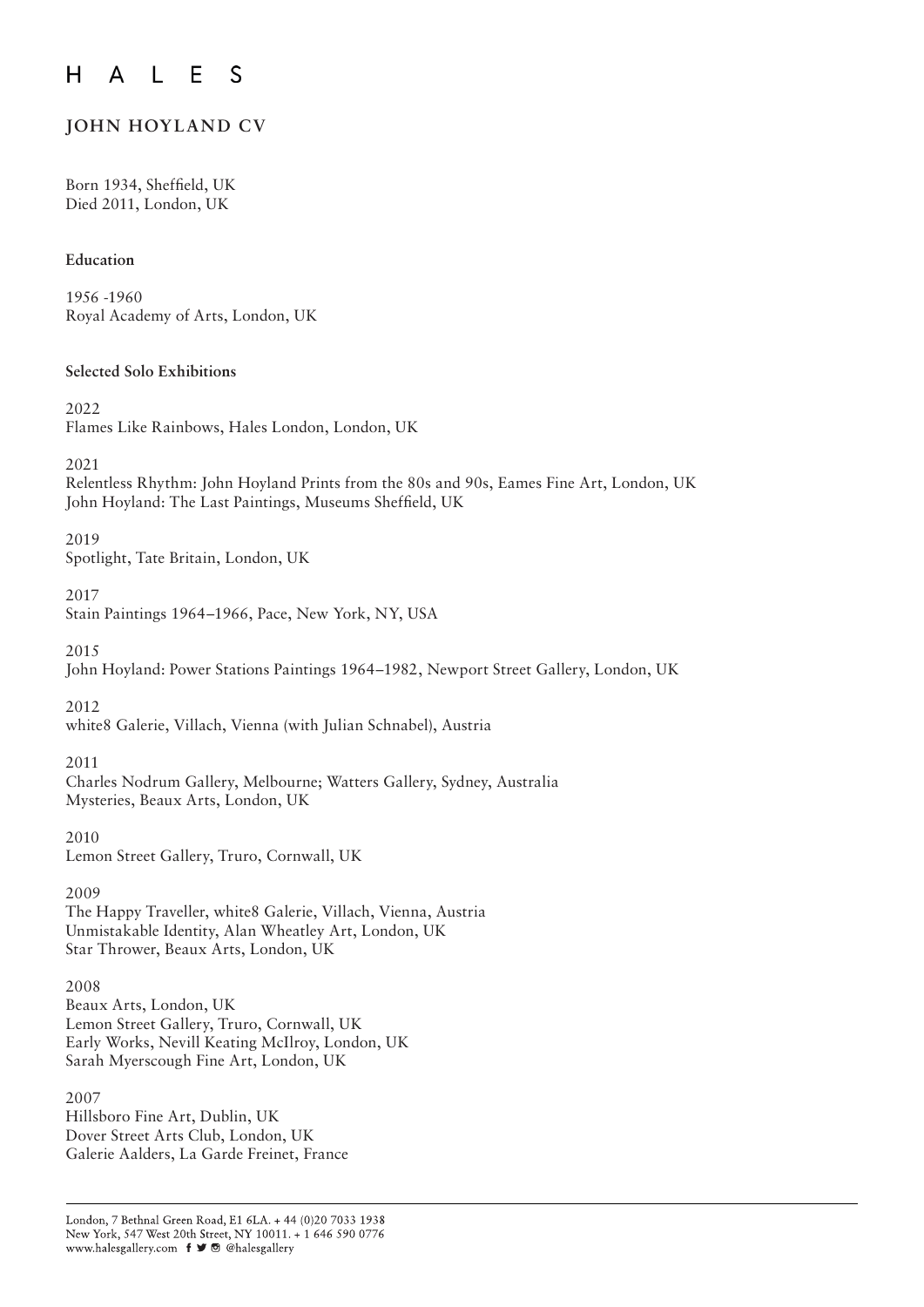#### L E  $H$  $\mathsf{A}$ S

Painting Poems, white8 Galerie, Villach, Vienna, Austria

#### 2006

The Trajectory of a Fallen Angel, Tate St Ives, UK Beaux Arts, London, UK Lemon Street Gallery, Truro, Cornwall, UK Michael Carr Gallery, Sydney, Australia Works from the 1970s and 1980s, Nevill Keating Pictures, London, UK

2005

Lemon Street Gallery, Truro, Cornwall, UK

2003 Beaux Arts, London, UK

Erder und Feuer, white8 Galerie, Villach, Austria

2002

Galerie Carinthia, Klagenfurt, Austria Galerie Aalders, La Garde Freinet, France

2001

Galleri Christian Dam, Oslo, Norway Beaux Arts, London, UK Works from the 1960's, Nevill Keating Pictures, London, UK

2000

John Hoyland, Graves Art Gallery, Sheffield, UK Galerie Josine Bokhoven, Amsterdam, Netherlands The University of Lethbridge Art Gallery, Alberta, Canadian

1999

John Hoyland, Royal Academy of Arts, London, UK Cross Street Gallery, London, UK Gallery Fine, London, UK Advanced Graphics, London, UK

1997 Annandale Galleries, Sydney, Australia

1996

Reg Vardy Foundation Gallery, University of Sunderland, UK Carlow Arts Festival, Ireland Vesti-Dane Gallery, Scottsdale, AZ, USA

1995

Curwen Gallery, London, UK Bali Paintings, Theo Waddington Fine Art, London, UK

1994

Ceramic Works, CCA Galleries, London, UK Annandale Galleries, Sydney, Australia Curwen Gallery, London, UK Galerie Josine Bokhoven, with Anthony Caro, Amsterdam, Netherlands

1993 CCA Galleries, London, UK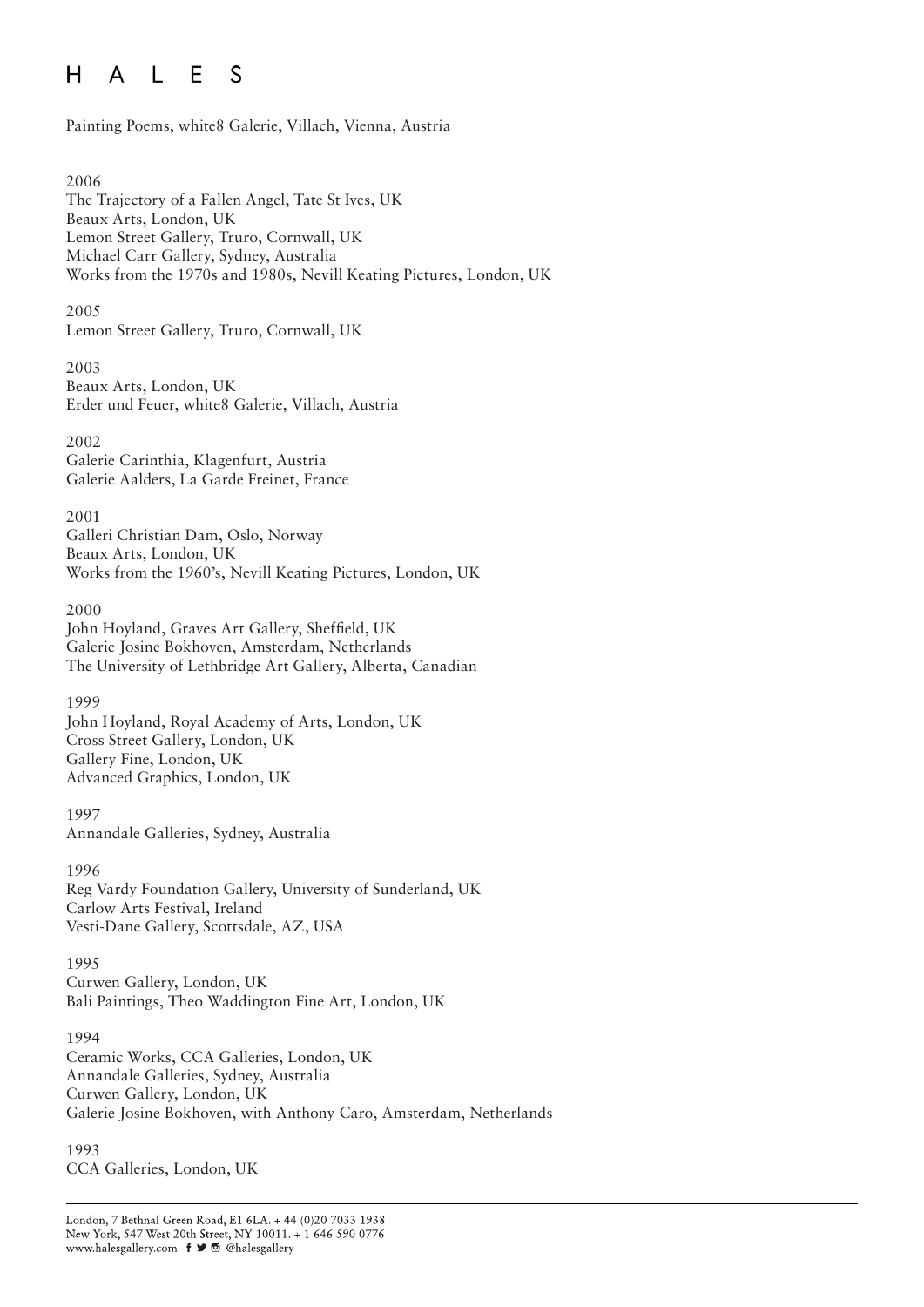#### A L E  $H$ S

Redfern Gallery, London, UK

1992 Galerie Josine Bokhoven, Amsterdam, Netherlands Graham Modern Gallery, New York, NY, USA

1991 Eva Cohon Gallery, Chicago, IL, USA

1990 Prints 1968–1989, Austin/Desmond Contemporary Books, London, UK Waddington Graphics, London, UK Waddington Galleries, London, UK

1988 Erika Meyerovich Gallery, San Francisco, CA, USA Edvard Thorden Gallery, Gothenburg, Sweden

1987 Waddington Galleries, London, UK Lever/Meyerson Galleries, New York, NY, USA Oxford Gallery, Oxford, UK

1986 Waddington & Shiell Galleries, Toronto, Canada

1984 Castlefield Gallery, Manchester, UK

1985 Waddington Galleries, London, UK

1983 Waddington Galleries, London, UK Waddington Graphics, London, UK Hokin Kaufman Gallery, Chicago, IL, USA

1982 Jacobson/Hochman Gallery, New York, NY, USA Bernard Jacobson Gallery, Los Angeles, CA, USA Compass Gallery, Glasgow, UK Waddington Graphics, London, UK

1981 Gump's Gallery, San Francisco, CA, USA Waddington Galleries, London, UK La Polena, Genoa, Italy

1980

Paintings Australia 1980, University of Melbourne, toured to the Art Gallery of South Australia, Adelaide and Macquarie Galleries, Sydney, Australia Galerie von Braunbehrens, Munich, Germany Salisbury Playhouse, Wiltshire, UK Galerie Renate Kammer, Hamburg, Germany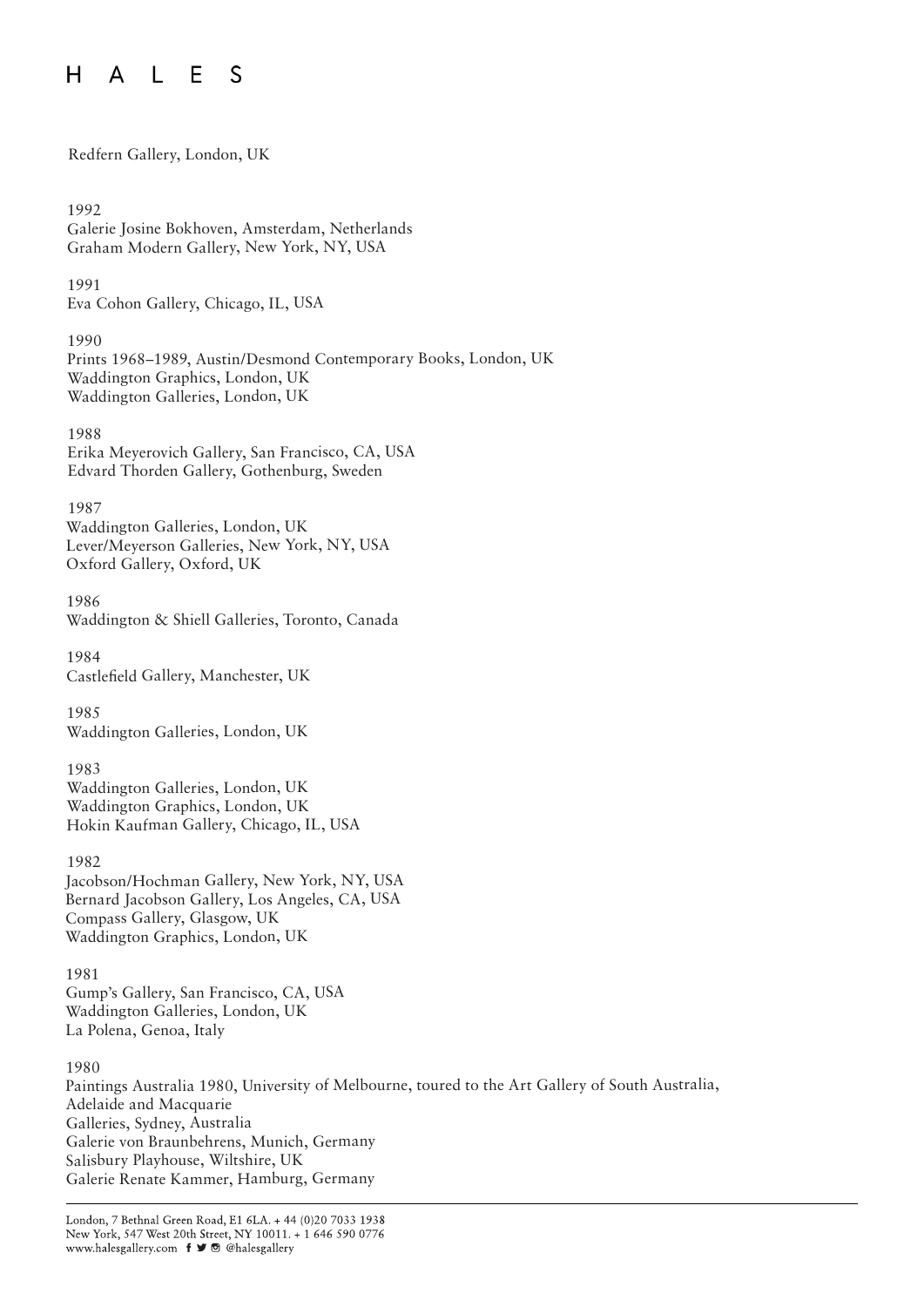#### A L E  $H$ S

#### 1979

André Emmerich, New York, NY, USA Bernard Jacobson Gallery, New York, NY, USA Waddington Fine Art, Toronto, Canada The Art Contact, Coconut Grove, Florida, FL, USA Paintings 1967–1979, Serpentine Gallery, London; Birmingham City Art Gallery, UK; Mappin Art Gallery, Sheffield, UK Hobson Gallery, Cambridge, UK

#### 1978

Waddington Galleries, Montreal, Canada Waddington and Tooth Galleries, London, UK

#### 1976

Paintings 1966–1969, Waddington Galleries, London, UK La Bertesca, Milan, Italy La Bertesca, Genoa, Italy Studio La Città, Verona, Italy Modulo, Lisbon, Portugal; Galeria Quadrum, Lisbon, Portugal

#### 1975

Kingpitcher Gallery for Contemporary Art, Pittsburgh, PA, USA Galleria E, Bolzano, Italy Waddington Galleries, London, UK Waddington Fine Art, Montreal, Canada

#### 1974

Studio La Città, Verona, Italy Waddington Galleries, London, UK Rubiner Gallery, Royal Oak, Michigan, MI, USA Galleria Studio G7, Bologna, Italy

#### 1973

Waddington Galleries, Montreal, Canada Mazelow Gallery, Toronto, Canada Galleria l'Approdo, Turin, Italy Waddington Galleries, London, UK Nicholas Wilder Gallery, Los Angeles, CA, USA

#### 1972

Picker Art Gallery, Dana Arts Center, Colgate University, Hamilton, New York, NY, USA André Emmerich Downtown, New York, NY, USA Parker Street 470 Gallery, Boston, MA, USA Waddington Graphics with Jules Olitski, London, UK

#### 1971

Waddington Galleries, London, UK Waddington Galleries, Montreal, Canada

1970 Waddington, Montreal, Canada Galleria dell'Ariete, Milan, Italy Waddington Galleries, London, UK André Emmerich Gallery, New York, NY, USA

#### 1969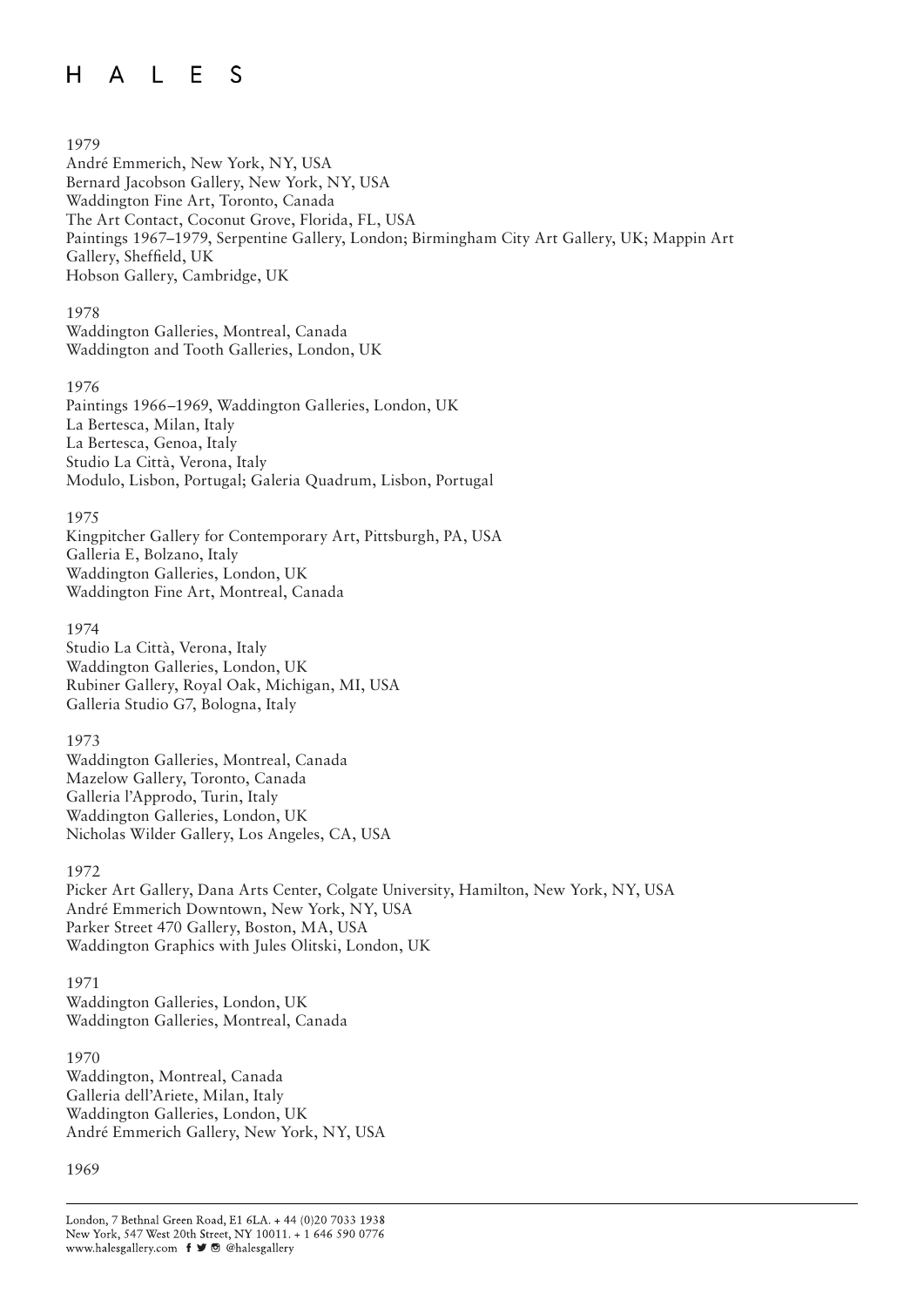#### $\Box$  F  $H$  $\mathsf{A}$  $\mathcal{S}$

X Bienal de São Paulo with Anthony Caro, São Paulo, Brazil Robert Elkon Gallery, New York, NY, USA Waddington Galleries, London, UK Leslie Waddington Prints Ltd, London, UK Galerie Heide Hildebrand, Klagenfurt, Austria

1968 Waddington Fine Art, Montreal, Canada

#### 1967

John Hoyland: Paintings 1960–67, Whitechapel Art Gallery, London, UK Galerie Heiner Friedrich, Munich, Germany Nicholas Wilder Gallery, Los Angeles, CA, USA Waddington Galleries, London, UK Robert Elkon Gallery, New York, NY, USA

1965 Chelsea School of Art, London, UK

1964 Marlborough New London Gallery, London, UK

# **Selected Group Exhibitions**

2022 Celebration: British Abstract Painting, Mercer Art Gallery, Harrogate, UK

2021 Painting is..., Larsen Warner, Stockholm, Sweden Situations New, LAMB Arts, London, UK Modal Painting, Maximillian William, London, UK

2019

In Colour, The Charleston Trust, Lewes, UK Reason Gives No Answers: Selected Works from the Collection, Newport Street Gallery, London, UK

### 2018

Kaleidoscope: Colour and Sequence in 1960s British Art, National Museums Liverpool, UK

2017

Kaleidoscope: Colour and Sequence in 1960s British Art, Yorkshire Sculpture Park, UK; Nottingham Lakeside Arts, University of Nottingham, UK; Mead Gallery, Warwick Arts Centre, University of Warwick, UK Colour Is, Waddington Custot, London, UK Unpainting, Art Gallery of New South Wales, Sydney, Australia Swinging Out Into the Void: British Abstract Art 1950 – 1985, Portland Gallery, London, UK Coastlines, Irish Museum of Modern Art, Dublin, Ireland

### 2016

Aspects of Abstraction: 1952-2007, Piano Nobile, London, UK Century: 100 Modern British Artists, Jerwood Gallery, Hastings, UK Ryan Gander Curates: Night in the Museum, Yorkshire Sculpture Park, UK

### 2015

Hoyland, Caro, Noland, Pace Gallery, London, UK Chris Can: It's My Vault, McMaster Museum of Art, Ontario, Canada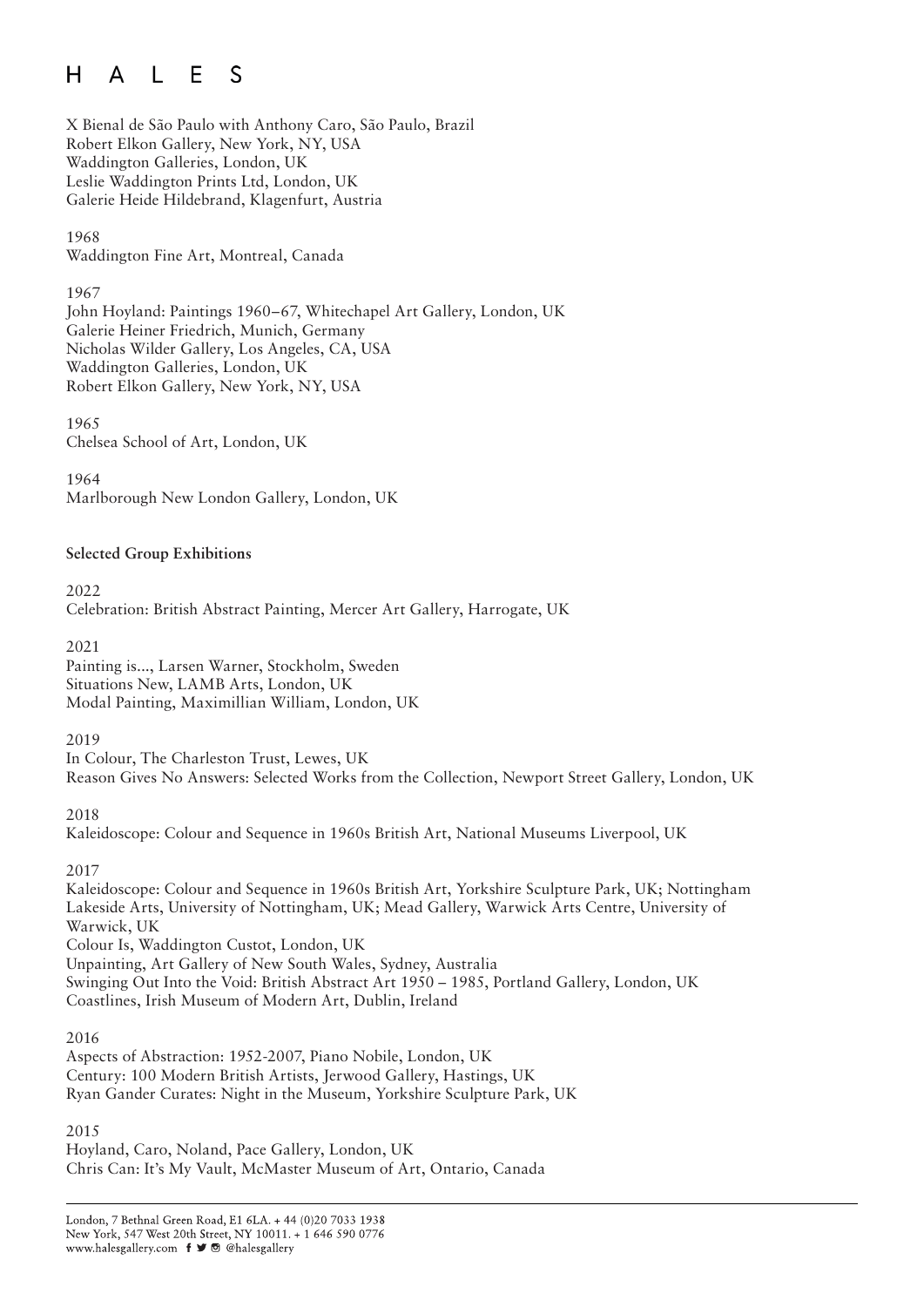#### A L E S  $H$

#### 2014

Abstraction 14, Charles Nodrum Gallery, Melbourne, Australia Somewhat Abstract, Nottingham Contemporary, UK

### 2013

Rosa piero, rosa tiepolo, rosa spalletti, rosa, Studio La Citta, Verona, Italy A Critic's Choice 1950-2000: Selected by Andrew Lambirth, Browse & Darby, London, UK The New Situation: Art in London in the Sixties, Sotheby's, London, UK

### $2012$

Freedom not Genius: Works from Damien Hirst's Murderme Collection, Pinacoteca Giovanni e Marella Agnelli, Turin

Frank and Cherryl Cohen, Chatsworth, UK

12 British Artists, Flowers, New York, NY, USA

New Art for a New Age: Optimism in Post-War British Abstraction, Leamington Spa Art Gallery, UK

My Generation: Art of the 60s and Early 70s, Ulster Museum, Belfast, Northern Ireland

# 2011

High-Abstract, Poussin Gallery, London, UK Made in the UK: Contemporary Art from the Richard Brown Baker Collection, RISD Museum, Providence, RI, USA

### 2007

Swinging London, Museu, Sztuki, Lodz, Poland

Circa 1967: Works from the Arts Council Collection, Milton Keynes Gallery, Milton Keynes, UK

### 2006

Art is When: A Boom in British Printmaking 1961-1972, Kuandu Museum of Fine Arts, Taipei City, Taiwan

Salon des Réalités Nouvelles, Paris, France

### 2005

Elements of Abstraction: Space, Line and Interval in Modern British Art, Southampton City Art Gallery, UK

Private View: forty years on, Rocket Gallery, London, UK

Metamorphosis: British Art of the Sixties: Works from the Collections of the British Council and the Calouste Gulbenkian Foundation, Museum of Contemporary Art, Andros, Greece

### 2004

Art in the 1960s, This was Tomorrow, Tate Britain, London, UK; Birmingham Museum and Art Gallery, UK

### 2003

Formal Situations: Abstractions in Britain, 1960–70, Tate Liverpool, UK A Bigger Splash: British Art From the Tate 1960-2003, Sao Paulo, Brazil Jerwood Painting Prize 2003, Jerwood Gallery, Hastings, UK Abstract Expressionism: Works by John Hoyland, Julian Stanczak and Larry Zox, State University of New York at Binghamton, NY, USA

### 2002

Blast to Freeze: British Art in the 20th Century, Kunstmuseum, Wolfsburg, Germany

### 2001

British Abstract Painting 2001, Flowers East, London, UK A Master Class: British Painting, Stephen Lacey, London, UK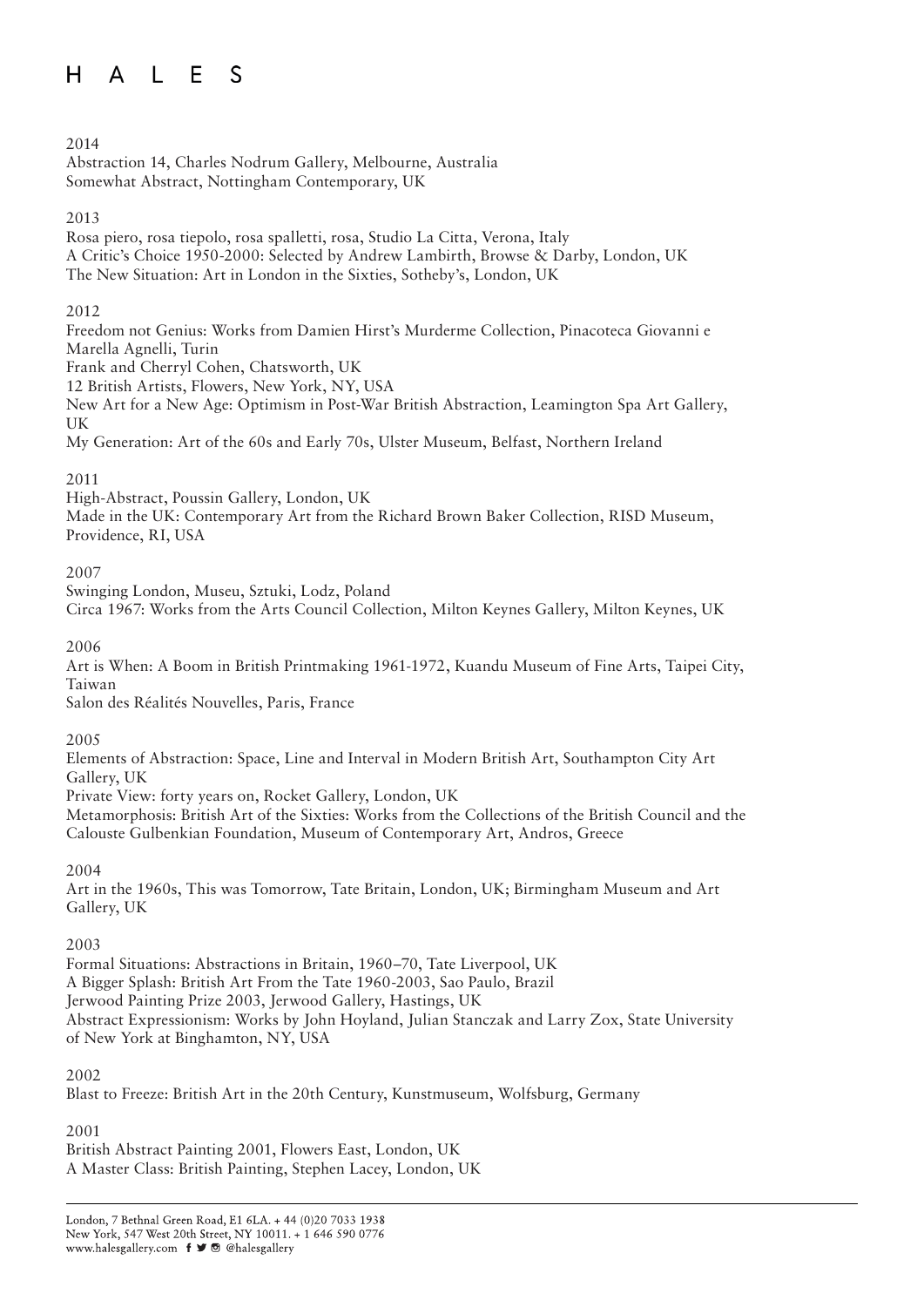#### $A \cup F$  S  $H$

### 2000

Drawing Distinctions, Hermitage Museum, St Petersburg, Russia

#### 1999

A Line in Painting, Gallery Fine, London, UK '45-99: A Personal View of British Painting and Sculpture by Bryan Robertson, Kettle's Yard; The City Gallery, Leicester, UK

### 1998

Primary Colours: Blue, Annandale Galleries, Sydney, Australia

### 1997

A Ilha do Tesouro / Treasure Island, José de Azeredo Perdigão Modern Art Centre, Lisbon, Portugal Black, white and colour: works on paper by members of the Royal Academy of Arts, Sharjah Art Museum, U.A.E

#### 1995

Here and Now, British Painters at the Serpentine Gallery from 1970 to the Present, Serpentine Gallery, London, UK

#### 1994

John Hoyland and Anthony Caro, from the 60s to the 90s, Galerie Josine Bokhoven, Amsterdam, **Netherlands** 

1993

New Realities: Art from Post-war Europe 1945–1968, Tate Liverpool, UK The Sixties Art Scene in London. Barbican Gallery, London, UK

#### 1992

Galerie zur alten Deutschen Schule, Switzerland

Peter Stuyvesant Foundation: Kunst Werkt Artworks, Netherlands; Spain; France

Ready Steady Go: Painting of the Sixties from the Arts Council Collection, London, UK

Three Artists: Three Decades: Robyn Denny; John Hoyland; Gwyther Irwin, Redfern Gallery,

London, UK

The Poetic Trace: Aspects of British Abstraction Since 1945, Adelson Galleries, New York, NY, USA

1991

Affinities in Paint, Crane Gallery, London, UK

### 1989

From Picasso to Abstraction, Annely Juda Gallery, London, UK

### 1988

The Presence of Painting, Mappin Art Gallery, Sheffield, UK

### 1987

British Art in the 20th Century, Royal Academy of Arts, London, UK; Staatsgalerie, Stuttgart, Germany

#### 1986

Hidden Landscape, Juda Rowan Gallery, London, UK Forty Years of Modern Art, 1945-1985, Tate, London, UK

### 1985

Malerei-Plastik-Objekte, Stadtisches Museum, Leverkusen, Germany The British Art Show, Royal Scottish Academy, Edinburgh, Scotland; Mappin Art Gallery, Sheffield,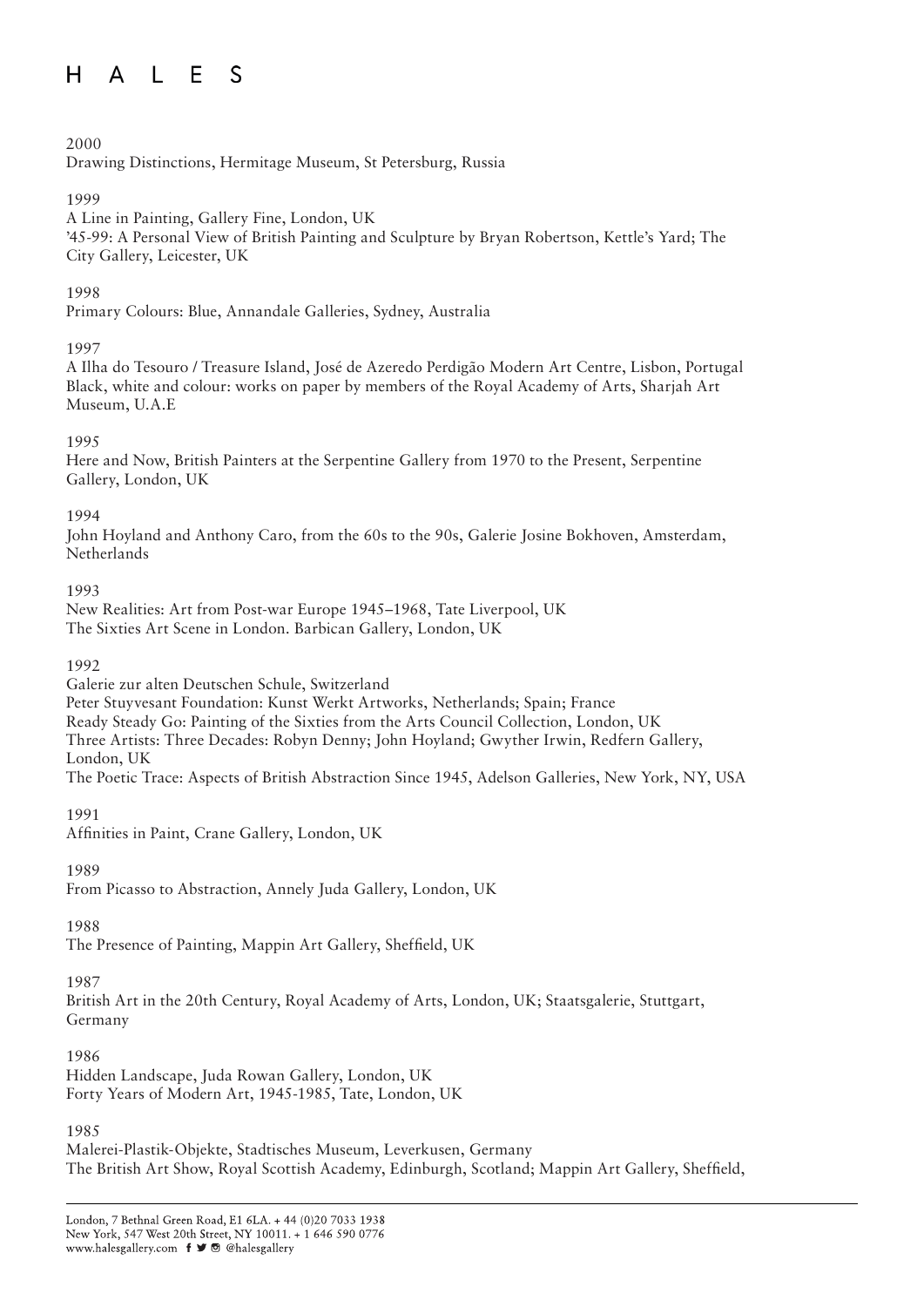#### $\Box$  F  $H$ S  $\mathsf{A}$

UK; Southampton Art Gallery, UK

#### 1984

The British Art Show, City of Birmingham Art Gallery and Ikon Gallery, Birmingham, UK The Joy of Paint: English Expressionism, Warwick Arts Trust, UK

#### 1983

Recent Acquisitions in Contemporary Art, Part 1, Carnegie Institute, Pittsburgh, PA, USA Pintura Britanica Contemporanena, Museo Municipal, Madrid, Spain

#### 1982

Aspects of British Art Today, Tokyo Metropolitan Art Museum, Japan; Tochigi Prefectural Museum of Fine Arts, Tochigi Prefecture, Japan; National Museum of Modern Art, Osaka, Japan; Fukuoka Art Museum, Japan; Hokkaido Museum of Modern Art, Sapporo, Japan

#### 1979

To-day: Britiskt 60- och 70-tal, Lunds Konsthall, Sweden

#### 1977

Rosc' 77: the poetry of vision, Dublin, Ireland La Peinture Britannique de Gainsborough à Bacon, Musee des Beaux Arts, Bordeaux, France British Painting 1952-77, Royal Academy of Arts, London, UK Color en la Pintura Britanica, Museu Nacional De Belas Artes, Rio De Janeiro, Brazil

### 1976

Arte Ingelese Oggi 1960-76, Palazzo Real, Milan, Italy

#### 1975

La pittura inglese oggi, Ciak Galleia d'Arte, Rome, Italy Color / El Color Como Lenguaje, Museo de Arte Moderno de Bogotá, Colombia; Museo de arte Moderno, Mexico British Exhibition Art 6 '75, Basel, Switzerland

1974

Some Significant British Artists 1950–70, Rutland Gallery, London, UK British Painting '74, Hayward Gallery, London, UK IX Biennale Internazionale d'Atre, Civica Galleria d'Arte Moderna, Campione D'Italia, Italy

#### 1973

Participio Presente, Palazzo Dei Diamento, Ferrara, Italy I paint a painting: england 1973, Studio la Citta Galleria d'Arte, Verona, Italy Henry Moore to Gilbert & George: Modern British Art from the Tate Gallery, Palais des Beaux Arts, Brussels, Belgium

#### 1971

Junge Englander: Monro, Hoyland, Tucker, Caulfield, Smith, Kunstudio Westfalen, Bielefeld, Germany

100 Obras de Arte Britânica Contemporânea, Galeria de Exposições Temporárias, Fundação Calouste Gulbenkian, Lisbon, Portugal

#### 1970

British Painting and Sculpture 1960–1970, National Gallery of Art, Washington, D.C., USA Contemporary British Art, National Museum of Modern Art, Tokyo, Japan

#### 1969

Marks on a canvas, Museum Ostwall, Dortmund, Germany; Museum des 20. Jahrhunderts, Vienna, Austria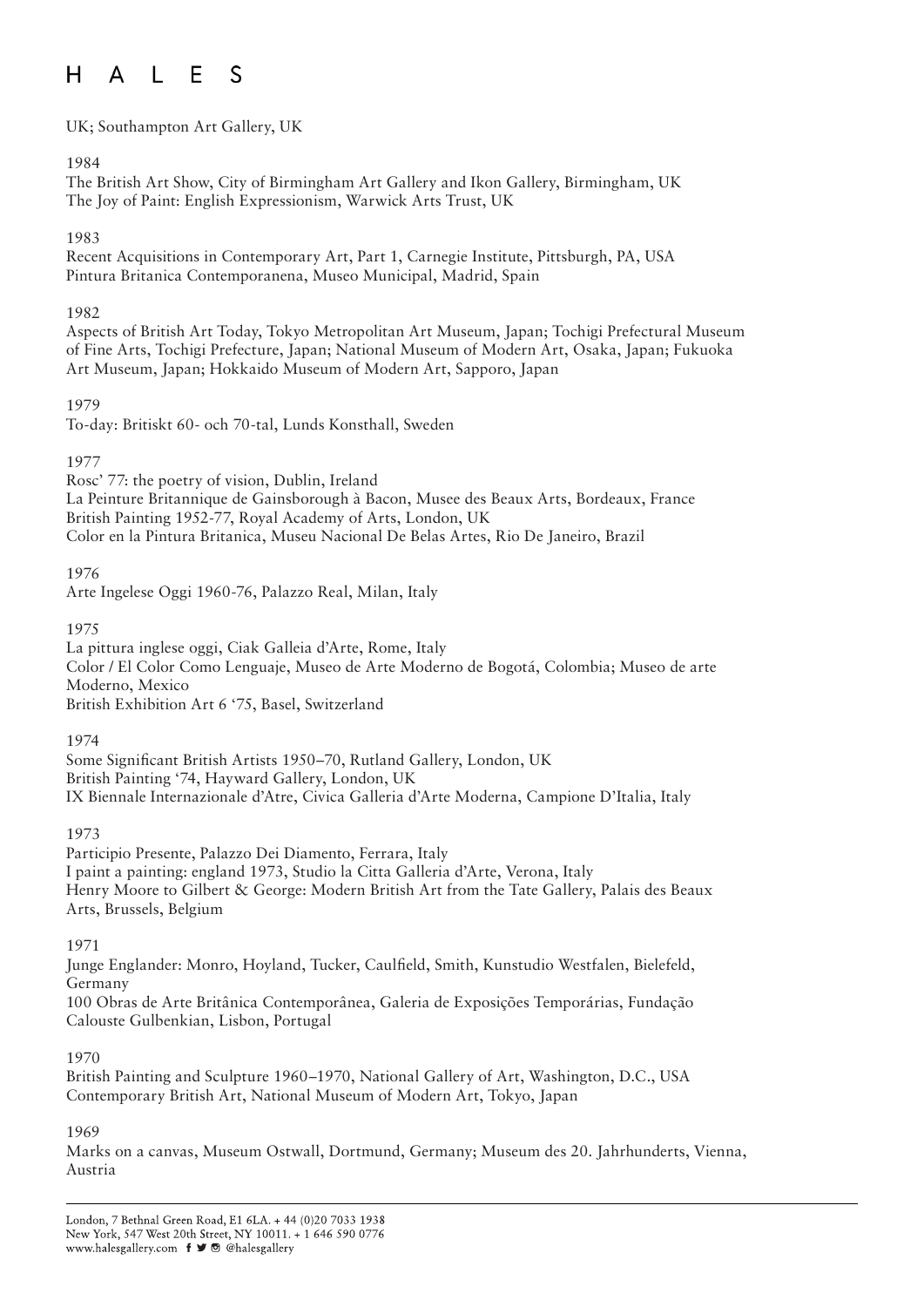#### A L E  $H$ S

#### 1968

New British Painting & Sculpture, Hammer Museum of Art, Los Angeles, CA, USA; Portland, OR, USA; Vancouver, Canada; Washington, D.C., USA; Seattle, WA, USA; Chicago, IL, USA; Houston, TX, USA Peintres Européens d'Aujourd'hui, Musee des Arts Decoratifs, Paris, France; New York, NY, USA; Washington, WA, USA; Chicago, IL, USA; Atlanta, GA, USA Drei Wande, Galerie im Taxispalais, Innsbruck, Austria Junge Generation Großbritannien, Akademie der Künste, Berlin, Germany Painted In Britain, Macy's, New York, NY, USA

#### 1967

Demonstrative '67, Studio DuMont, Cologne, Germany Recent British Painting: Peter Stuyvesant Foundation Collection, Tate Gallery, London, UK Aspects of New British Art, New Zealand; Queensland, Australia; New South Wales, Australia; Tasmania

#### 1966

London under Forty, Galleria Milano, Milan, Italy Aspects of New British Art, Arts Council, London, UK

#### 195

The English Eye, Marlborough-Gerson Gallery, New York, NY, USA Op & Pop: Aktuell Engelsk Konst, Moderna Museet, Stockholm, Sweden Quatrième Biennale de Paris, France

#### 1964

The New Generation: 1964, Whitechapel Art Gallery, London, UK Group Zero, Institute Contemporary Art, University of Pennsylvania, PA, USA; Washington Gallery of Modern Art, Washington, D.C., USA 54 64 Painting & Sculpture of a Decade, Tate Gallery, London, UK

### 1963

7th Tokyo Biennial, Japan

#### 1962

Nine Painters from England, Galleria Trastevere, Rome, Italy; San Francisco Museum of Art, CA, USA; Dallas Museum of Contemporary Art, TX, USA; Santa Barbara Museum, **USA** 

#### 1961

Neue Malerei in England, Stadtisches Museum, Leverkusen, Germany

### 1960

Situation exhibitions, RBA Gallery, London, UK; Marlborough New London Gallery, UK

#### 1959

Young Contemporaries, London, UK

### **Selected Collections**

Albright-Knox Art Gallery, NY, USA Art Gallery of New South Wales, Sydney, Australia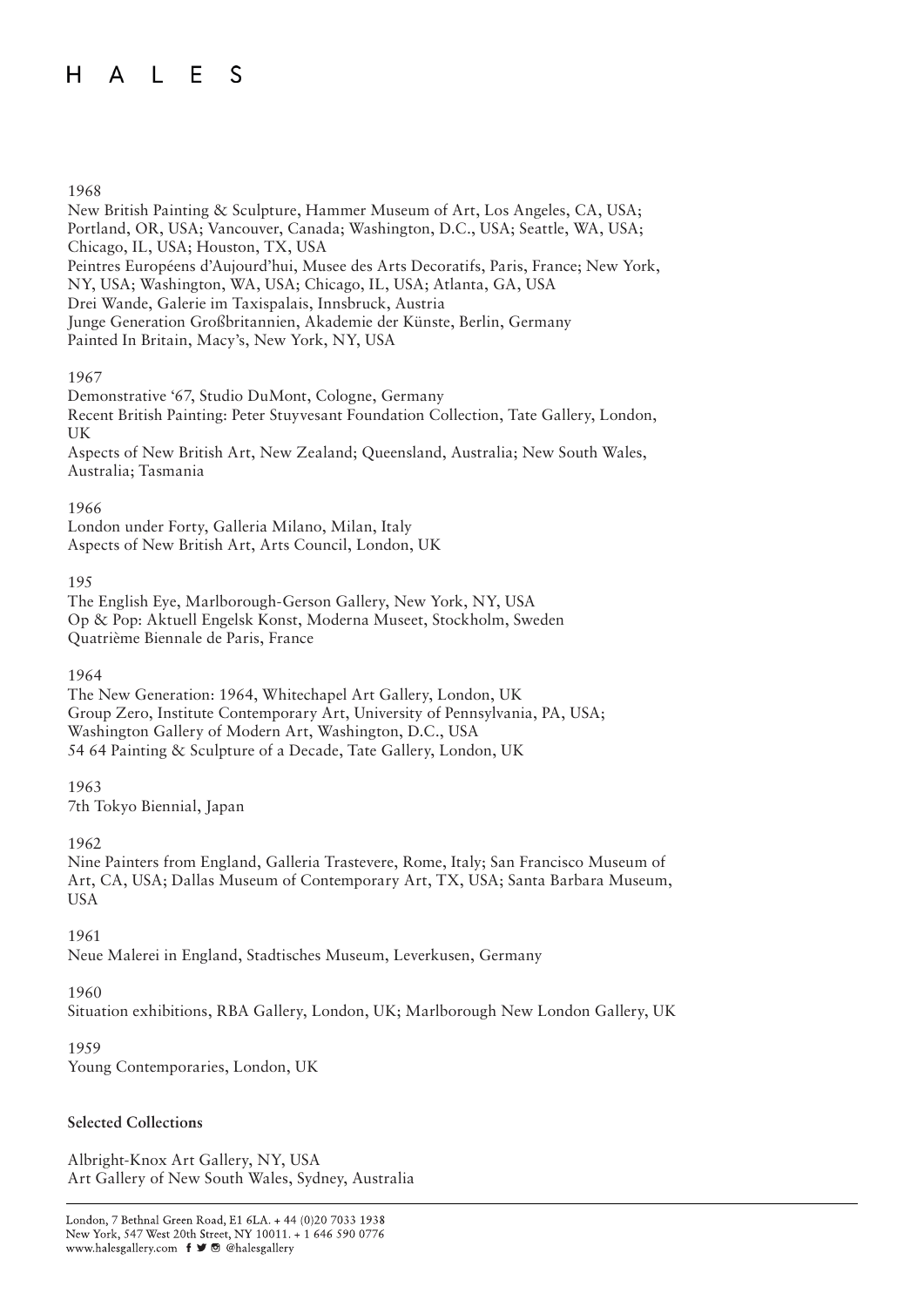#### L E  $H$  $\mathsf{A}$ S

Art Gallery of South Australia, Adelaide, Australia Art Gallery of Western Australia, Perth, Australia Arts Council Collection, London, UK Ateneum Art Museum, Finnish National Gallery, Helsinki, Finland Birmingham City Art Gallery, UK British Council, UK Calouste Gulbenkian Foundation, Lisbon, Portugal Carnegie Institute, Pittsburgh, PA, USA Eli and Edythe Broad Art Museum, East Lansing, MI, USA Fitzwilliam Museum, Cambridge, UK Fundación Amparo y Manuel (AMMA), Mexico City, Mexico Government Art Collection, London, UK Hunterian Art Gallery, Glasgow, UK Irish Museum of Modern Art, Dublin, Ireland Jerwood Collection, London, UK JW Power Collection, University of Sydney, Australia Laing Art Gallery, Newcastle upon Tyne, UK Leicestershire County Art Collection, UK Lethbridge University, Canada Manchester City Art Gallery, UK McMaster Museum of Art, Hamilton, Canada Merton College, University of Oxford, UK Musée des beaux-arts de Montréal, Canada Museo de La Solidaridad Salvador Allende, Santiago, Chile Museum Liaunig, Neuhaus, Austria Museum of Fine Arts, Boston, MA, USA Museum of Modern Art, New York, NY, USA Museum of Modern Art, Rio de Janeiro, Brazil Museum Sztuki, Lodz, Poland National Galleries Scotland, Edinburgh, UK National Gallery of Victoria, Melbourne, Australia National Museum Wales, UK National Museums of Northern Ireland, UK Neuberger Museum of Art, Purchase College, NY, USA Norwich Castle Museum, UK Paintings in Hospitals, London, UK Philadelphia Museum of Art, PA, USA Picker Art Gallery, Colgate University, Hamilton, NY, USA RISD Museum, Rhode Island School of Design, RI, USA Royal Academy of Arts, London, UK Royal College of Physicians, London, UK Sheffield Museums, UK Southampton City Art Gallery, UK Städtisches Morsbroich Museum, Leverkusen, Germany Stanley & Audrey Burton Gallery, University of Leeds, UK Stirling University, Swindon, UK Swindon Art Gallery, UK Tate, UK Tehran Museum of Contemporary Art, Iran The British Museum, London, UK The Courtauld Gallery, London, UK The Hepworth, Wakefield, UK The Maclaurin Trust, Ayr, UK Tucson Museum of Art, USA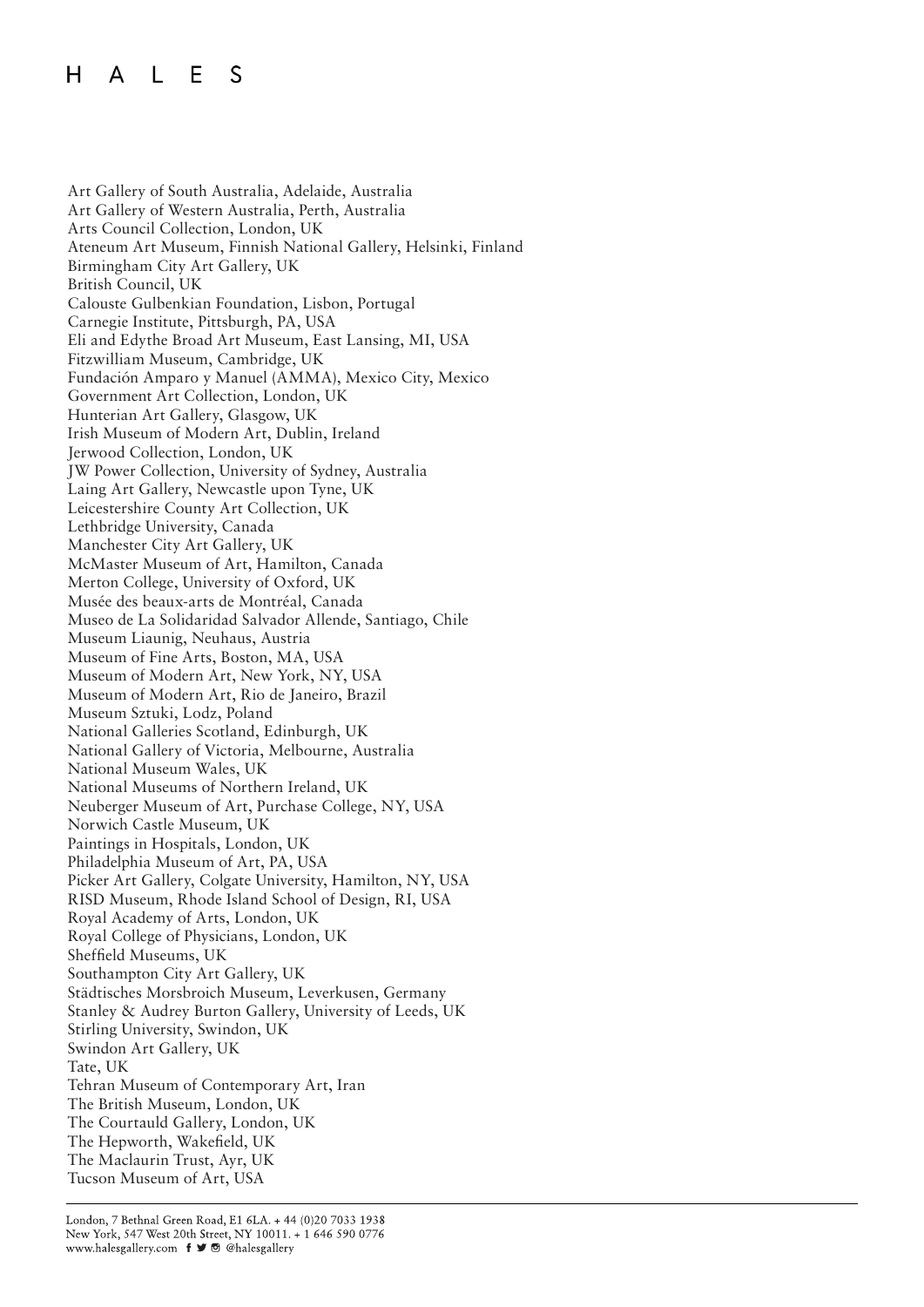#### A L E S  $H$

University of Texas at San Antonio, TX, USA Victoria and Albert Museum, London, UK Virginia Museum of Fine Arts, VA, USA Walker Art Gallery, Liverpool, UK Warwick University Collection, UK Weisman Art Museum, University of Minnesota, MN, USA Whitworth Art Gallery, Manchester, UK Yale Center for British Art, New Haven, CT, USA York Museums Trust, UK

#### **Awards and Grants**

2008 Honorary Member, Royal West of England Academy

2003 Honorary Doctorate, Sheffield Hallam University

2000 Elected Foreign Painter Academician, Accademia Nationale di San Luca, Rome, Italy

1998 Wollaston Award, Royal Academy Summer Exhibition

1991 Elected Royal Academician

1987 First Prize, Athena Art Award

1986

Joint First Prize, Korn Ferry International Award Exhibition with William Scott

1982 First Prize at John Moores Liverpool Exhibition with Broken Bride

1979 Arts Council of Great Britain Purchase Award

1975 First Prize, Chichester National Art Exhibition

1969 First Prize with Robyn Denny, Edinburgh Open 100 Exhibition

1966 Prize winner at Open Paintings Exhibition, Belfast

1965 Prize winner at John Moores Liverpool Exhibition

1964 International Young Artist Award, Tokyo